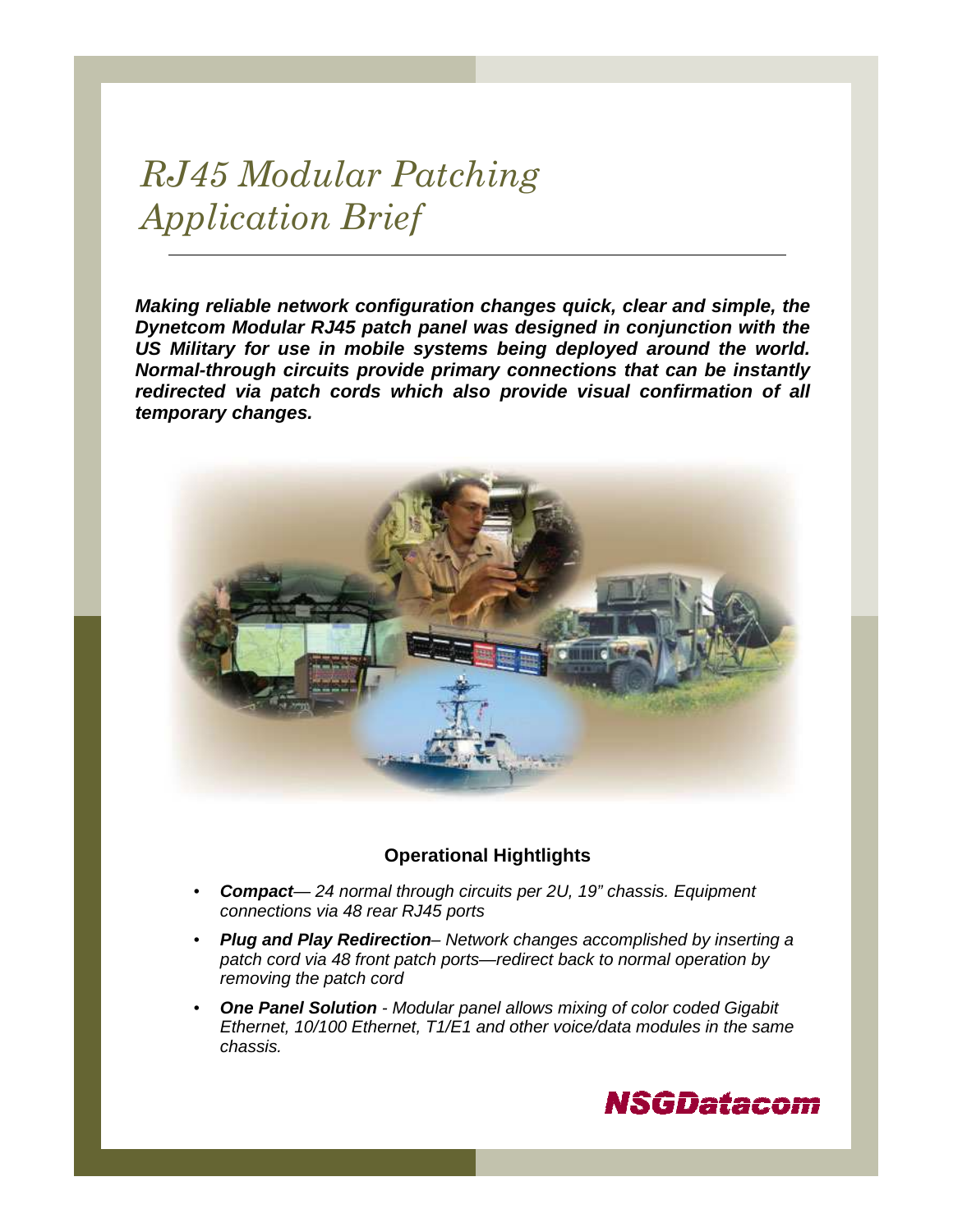## **NSGDatacom**

Phone

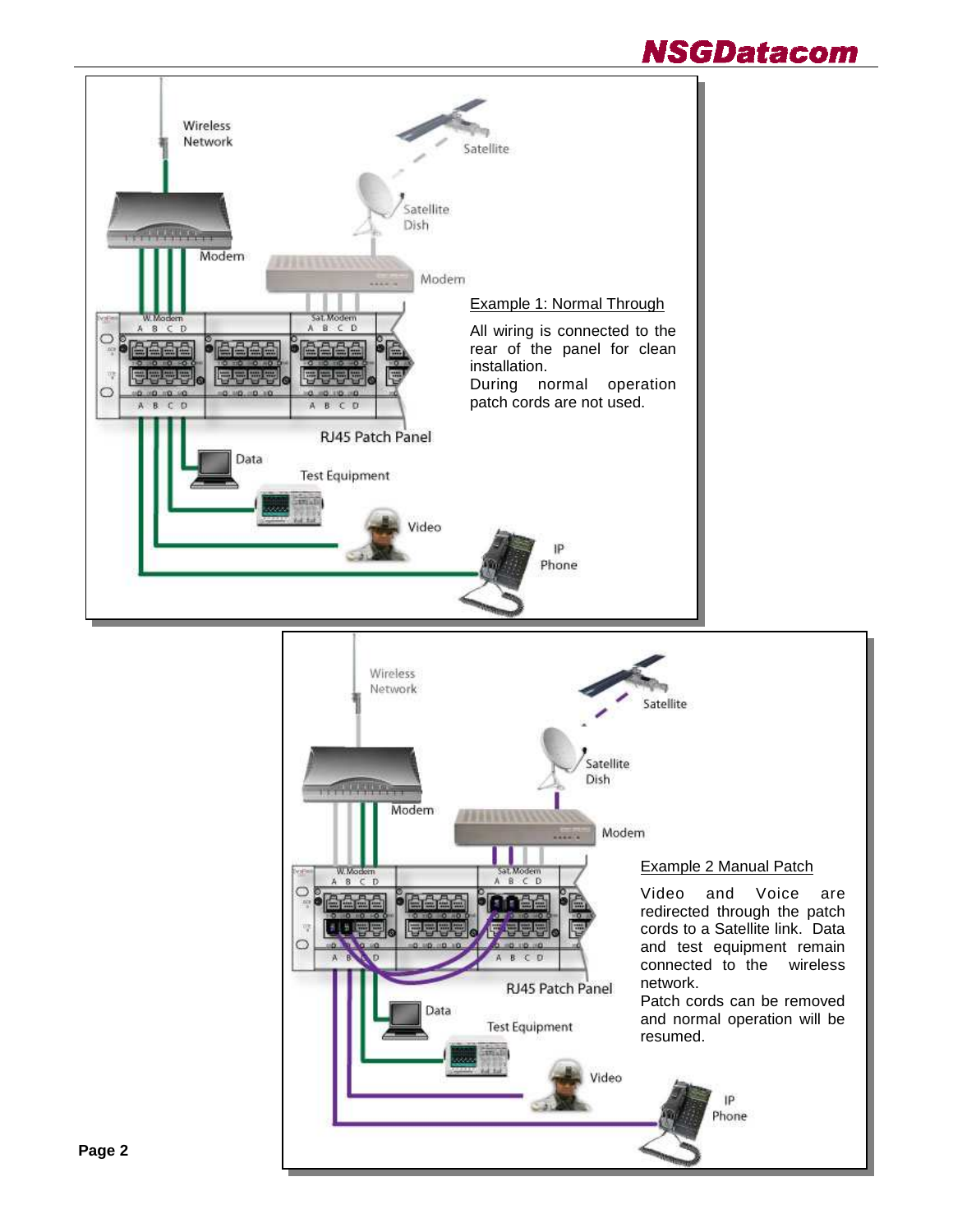

#### **A Military Panel Designed for use in Deployable Systems**

NSGDatacom's modular RJ45 patch panel is the design of choice used by the United States Marine Corps. in deployable systems, providing an initial clean installation requiring no visible wiring and the ability to rapidly reconfigure connections on location using patch cords. The flexible design allows a range of hot-swappable modules to be moved between panels for field upgrades and expansion. Specially designed label holders securely grip field replaceable labels which provide ample space for multiple port identifications. Port identifiers to the front and rear of each panel with optional color coding are used to provide additional delineation between individual circuits. Other features include port activity indicators, dual rear-mounted cable support bars, optional dual redundant power supplies, and optional end-to-end patch cord tracing for larger systems (using port specific push buttons and LEDs).

#### **RJ45 Modular Patch Panel (Front)**

| <b>DynaPatc</b> |                 |                                                 |   |                                                                                       |  |                                                                                                             |                           |                 |                                                                      |   |         |                                                           |         |                                                                                              |   |                     |                                                                                                                 |        |  |        |                                                  |                                                |       |            |
|-----------------|-----------------|-------------------------------------------------|---|---------------------------------------------------------------------------------------|--|-------------------------------------------------------------------------------------------------------------|---------------------------|-----------------|----------------------------------------------------------------------|---|---------|-----------------------------------------------------------|---------|----------------------------------------------------------------------------------------------|---|---------------------|-----------------------------------------------------------------------------------------------------------------|--------|--|--------|--------------------------------------------------|------------------------------------------------|-------|------------|
| DCE             | 01 02 03 04 PWR | AFTER AFTER AT CLARA<br>anno anno cinema cinema | e | <b>CARACTERARE LARGE DESCRIPTION</b><br>GOVERN CHANGE ANGELE COMPA<br>01 02 03 04 PWR |  |                                                                                                             | <b>SERVICES</b><br>$01 -$ |                 | SAND CREAR COMMUNICATIONS<br>critics comes recover a<br>02 03 04 PWR | υ | $01 -$  | "THEFT ! HOUSE THOUGHT THERE<br>$03 -$<br>02 <sup>n</sup> |         | 04 <sup>*</sup> <sup>*</sup> PWR                                                             | œ | <b>Common Lines</b> | <b>CONTRACTORES COMPANY IN EXPLAN</b><br>consider themselves themselves<br>$01 - 02 - 03 -$                     | $04 -$ |  | $02 -$ | <b>HARRY LIBRARY CARD FOR THE REAL</b><br>$03 -$ | Sonner, would hamme payone?<br>04 <sup>o</sup> | n PWR | DCE        |
| 먭               | 05m 06m 07m 08m | <b>Contract Contract Contract</b>               |   | of the control of the problem in the party of the problem.<br>05h 06h 07h 08h         |  | the control of the control of the control of the control of the control of the control of<br>$\blacksquare$ |                           | 05m 06m 07m 08m | stages and substitutions in the set                                  |   | 05m 06m |                                                           | 07m 08m | Chicagota prestress (1990), program (1991)<br>Steamers in the company's arrival and a series |   |                     | There were the ceres). Calculate  believes to<br>the parties of the property of the party of<br>05m 06m 07m 08m |        |  |        | antico, alla provincia<br>05m 06m 07m 08m        | provided money demonstratements                |       | <b>DTE</b> |
|                 |                 |                                                 |   |                                                                                       |  |                                                                                                             |                           |                 |                                                                      |   |         |                                                           |         |                                                                                              |   |                     |                                                                                                                 |        |  |        |                                                  |                                                |       |            |

#### **Installing and Using the Modular RJ45 Patch Panel**

Installing and using the RJ45 patch panel is quick and simple. To the rear of each of the modules are two rows of RJ45 sockets. In normal-through operation the top row of sockets is directly connected to the bottom row of sockets through relays. The top row is typically connected to the DCE equipment and the bottom row to the DTE equipment using standard Category 5 (or better) cables terminated with RJ45 plugs. Once installed, the normal through connection will support data direct communication between the DCE and DTE ports at date rates up to 1 Gigabit, (depending on the module type).

Inserting a patch cord into any one of the of the lower front panel RJ sockets allows the circuit to be monitored using standard test equipment without effecting the normal-though connection. Inserting the second end of a patch cord into any upper front patch socket will automatically cause the normal through connection to break and a new connection to be made through the patch cord. If the optional patch tracing capability is installed on the panel, pressing the small push button next to one end of a patch cord will illuminate an LED by the patch port at the other end of the patch cord. Patch cord tracing operates between multiple panels provided a common chassis earth is present. Two earth-wire terminal blocks are provided on each panel for this purpose.